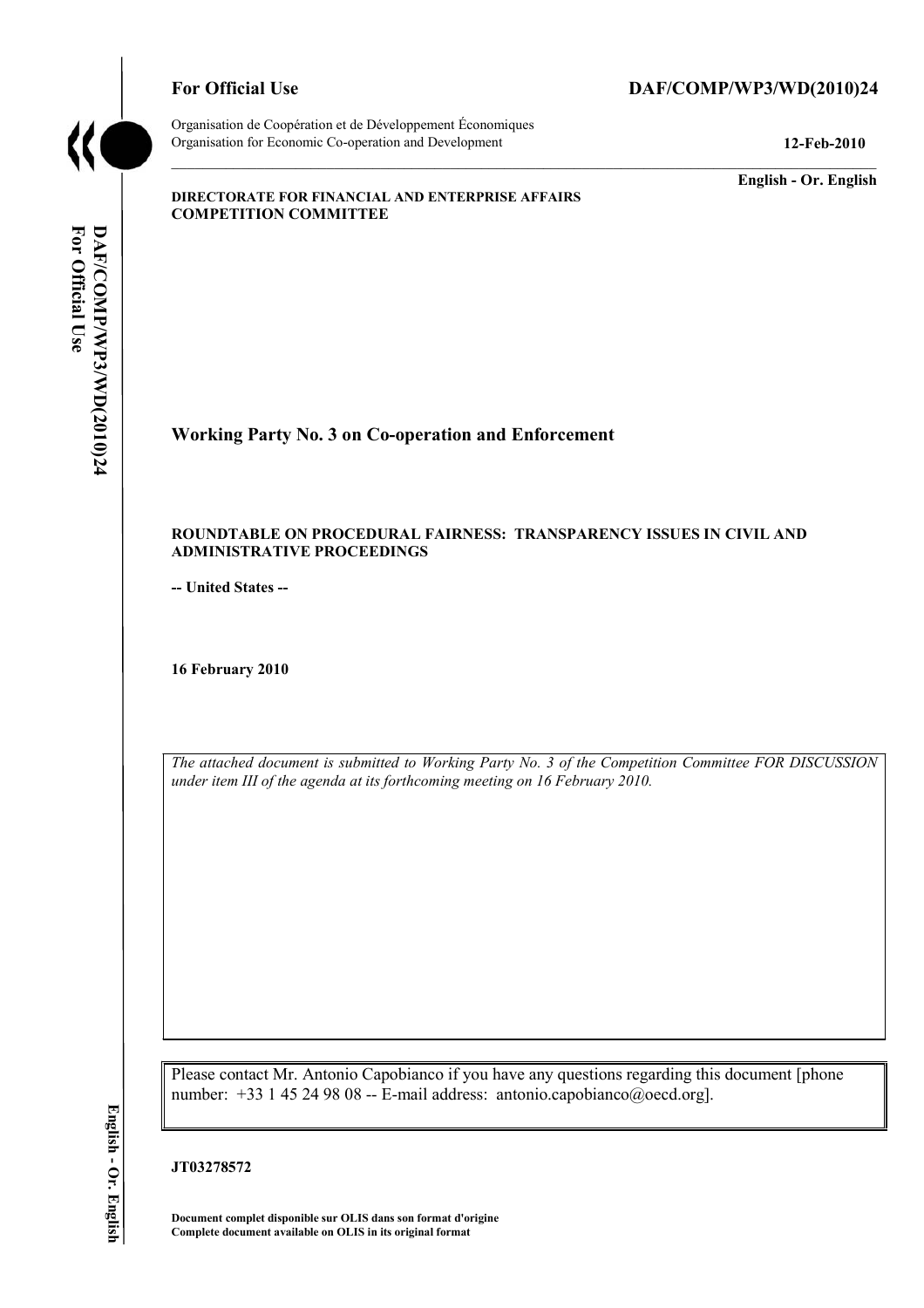$\overline{a}$ 

 1. Substance and process in government antitrust investigations go hand in hand. Regardless of the outcome of an investigation, concerns about process create the impression that substantive results are flawed, whereas a fair, predictable, and transparent process bolsters the legitimacy of the enforcement outcome.

2. This submission provides an overview of the practices of the Antitrust Division of the U.S. Department of Justice ("DOJ") and the Federal Trade Commission ("FTC") (together, "the Agencies") with regard to transparency and procedural fairness. Part I discusses transparency with respect to substantive standards and agency policies and procedures. Part II discusses open and frequent dialogue with the parties, and Part III addresses the closely related issue of informing parties of the allegations against them in a timely manner. Parts IV and V describe the opportunities that parties are given to respond to agency concerns and to be heard prior to an adverse decision. Part VI addresses the length of antitrust investigations, and Part VII summarizes the Agencies' practice with regard to the publication of decisions.

administrative law judge, subject to review by the full Commission and, ultimately, a U.S. court of appeals. 3. Although the Agencies' investigatory processes are similar, their enforcement processes differ procedurally. DOJ is a cabinet department of the U.S. government, and must initiate an enforcement action in an appropriate U.S. district court. The court determines whether the law has been violated and orders any relief or remedy required. The FTC is an independent agency that enforces competition and consumer protection laws and may use its own administrative processes, codified in Part III of its rules, to enforce the law. Under this process, the Commission, following a full investigation, issues an administrative complaint, which initiates an enforcement proceeding that is overseen and resolved by an administrative law judge, subject to review by the full Commission and, ultimately, a U.S. court of appeals.<br>The FTC thus exercises both prosecutorial and judicial, functions.<sup>1</sup> The FTC may seek a preliminary injunction in U.S. district court in aid of the administrative proceeding, *e.g.*, to block a merger before it is consummated.2 The Commission's process affords respondents procedural rights that are quite similar to those in a court proceeding. Thus, even though the Agencies' processes differ, both agencies provide procedural fairness to subjects of enforcement proceedings.

# **1. Transparency of substantive standards and agency policies and procedures**

 also became law in 1914. Under the United States common-law system, independent courts issue 4. There are three primary antitrust statutes in the United States: the Sherman Act, $3$  which became law in 1890; the Clayton  $\text{Act}^4$ , which was enacted in 1914; and the Federal Trade Commission Act,<sup>5</sup> which

 judicial functions: "[T]he function of the Federal Trade Commission will be to determine whether an have to pass upon many complicated issues of fact, but the ultimate question for decision will be whether 1 Representative Covington, who authored the original bill that led to the FTC Act, emphasized that the agency would have specialized expertise and experience, and thus should have both prosecutorial and existing method of competition is unfair, and, if it finds it to be unfair, to order discontinuance of its use. In doing so, it will exercise power of a judicial nature…. The Federal Trade Commission will, it is true, the facts found constitute a violation of the law against unfair competition. In deciding that ultimate question the Commission will exercise power of a judicial nature." Congressional Record, Sept. 10, 1914, at 14931-33.

 $\overline{c}$ injunctive relief. 2 15 U.S.C. § 53(b). Under the same provision of the FTC Act, the Commission may also seek permanent

 $\boldsymbol{\beta}$ 15 U.S.C. § 1 *et seq.* The Sherman Act is enforced by DOJ.

 4 15 U.S.C. § 12 *et seq.* The Clayton Act is enforced by both DOJ and the FTC.

enforced by the FTC. 5 15 U.S.C. § 45 *et seq.* The FTC Act, Section 5 of which encompasses violations of the Sherman Act, is enforced by the FTC.<br>
2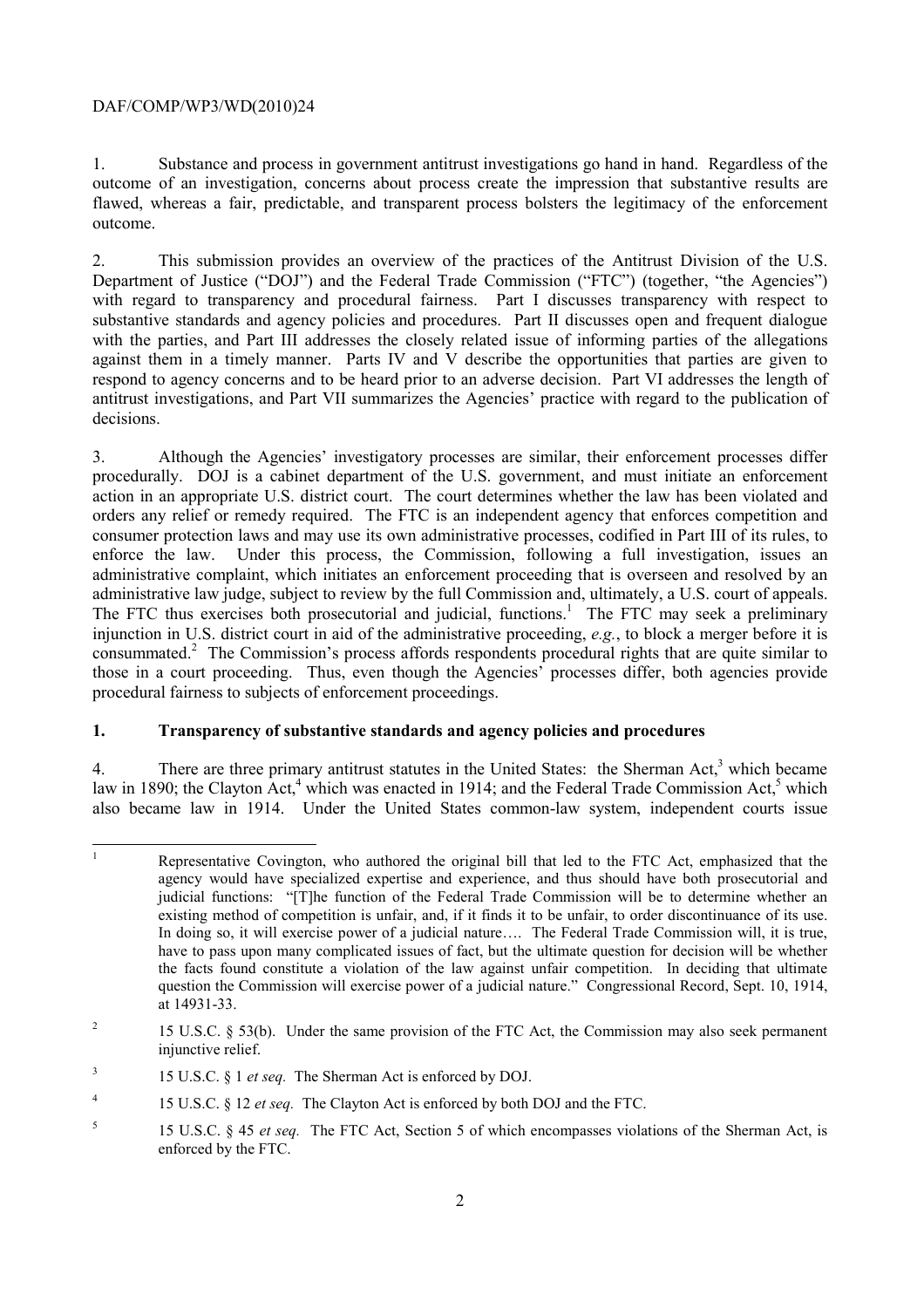decisions that apply the general statutory provisions to specific facts as presented through adversarial litigation. As the United States Supreme Court has explained:

*Congress . . . did not intend the text of the Sherman Act to delineate the full meaning of the statute or its application in concrete situations. The legislative history makes it perfectly clear that it expected the courts to give shape to the statute's broad mandate by drawing on commonlaw tradition.6* 

economists, and consumers.<sup>7</sup> In addition, the FTC, through its administrative enforcement process, 5. The extensive body of court decisions under the common-law system is an important way that substantive legal standards become known and transparent to the business community, lawyers, contributes to the body of decisional law interpreting the Clayton and FTC Acts.

Merger Guidelines<sup>9</sup> which reflect the best practices and thinking regarding substantive merger review. 6. The Agencies also publicize substantive guidance, including information about how they decide whether to open an investigation or challenge conduct on antitrust grounds. Both agencies have published guidelines, available on their websites, that describe the standards they use to analyze various kinds of conduct that could raise an antitrust concern.<sup>8</sup> The best known of these guidelines are the Horizontal They periodically have been revised since first adopted over forty years ago, and currently are under review. To increase transparency, the Agencies supplemented the Merger Guidelines in 2006 with a Commentary on how they apply the Guidelines in particular investigations.<sup>10</sup> The Agencies also have published similar guidance regarding collaboration among competitors,<sup>11</sup> issues concerning intellectual property, $^{12}$  and particular industries.<sup>13</sup>

7. These formal guidance documents are supplemented in various ways. Officials from the Agencies frequently speak about the substantive direction in which they intend to move,<sup>14</sup> and file *amicus* 

<sup>6</sup>*Nat'l Soc'y of Prof'l Eng'rs v. United States*, 435 U.S. 679, 688 (1978).

 common law adapts to modern understanding and greater experience, so too does the Sherman Act's <sup>7</sup>*See, e.g.*, *Leegin Creative Leather Products, Inc. v. PSKS, Inc*., 551 U.S. 877, 899 (2007) ("Just as the prohibition on "restraint[s] of trade" evolve to meet the dynamics of present economic conditions. The case-by-case adjudication contemplated by the rule of reason has implemented this common-law approach.").

- <sup>8</sup>*See generally* http://www.justice.gov/atr/public/guidelines/guidelin.htm; http://www.ftc.gov/bc/guidance.shtm.
- <sup>9</sup> U.S. DEP'T OF JUSTICE & FEDERAL TRADE COMMISSION, HORIZONTAL MERGER GUIDELINES (1997), *available at* http://www.justice.gov/atr/public/guidelines/hmg.pdf.
- 10 COMMENTARY ON THE HORIZONTAL MERGER GUIDELINES (2006), *available at*  http://www.justice.gov/atr/public/guidelines/215247.htm.
- $11$ U.S. DEP'T OF JUSTICE & FEDERAL TRADE COMMISSION, ANTITRUST GUIDELINES FOR COLLABORATION AMONG COMPETITORS (2000), *available at* http://www.ftc.gov/os/2000/04/ftcdojguidelines.pdf.
- <sup>12</sup> U.S. DEP'T OF JUSTICE  $\&$  FEDERAL TRADE COMMISSION, ANTITRUST GUIDELINES FOR THE LICENSING OF INTELLECTUAL PROPERTY (1995), *available at* http://www.justice.gov/atr/public/guidelines/0558.pdf.
- <sup>13</sup>*See, e.g.*, U.S. DEP'T OF JUSTICE & FEDERAL TRADE COMMISSION, STATEMENTS OF ANTITRUST ENFORCEMENT POLICY IN HEALTH CARE (1996), *available at*  http://www.justice.gov/atr/public/guidelines/1791.pdf.
- $14$ <sup>14</sup>*See, e.g.*, Christine A. Varney, Assistant Attorney General, Antitrust Federalism: Enhancing Federal/State Cooperation, Remarks as Prepared for the National Association of Attorneys General (Oct. 7, 2009) at 7-14 (describing a possible direction for the law of resale price maintenance), *available at*  http://www.justice.gov/atr/public/speeches/250635.pdf, and among others, addressing issues related to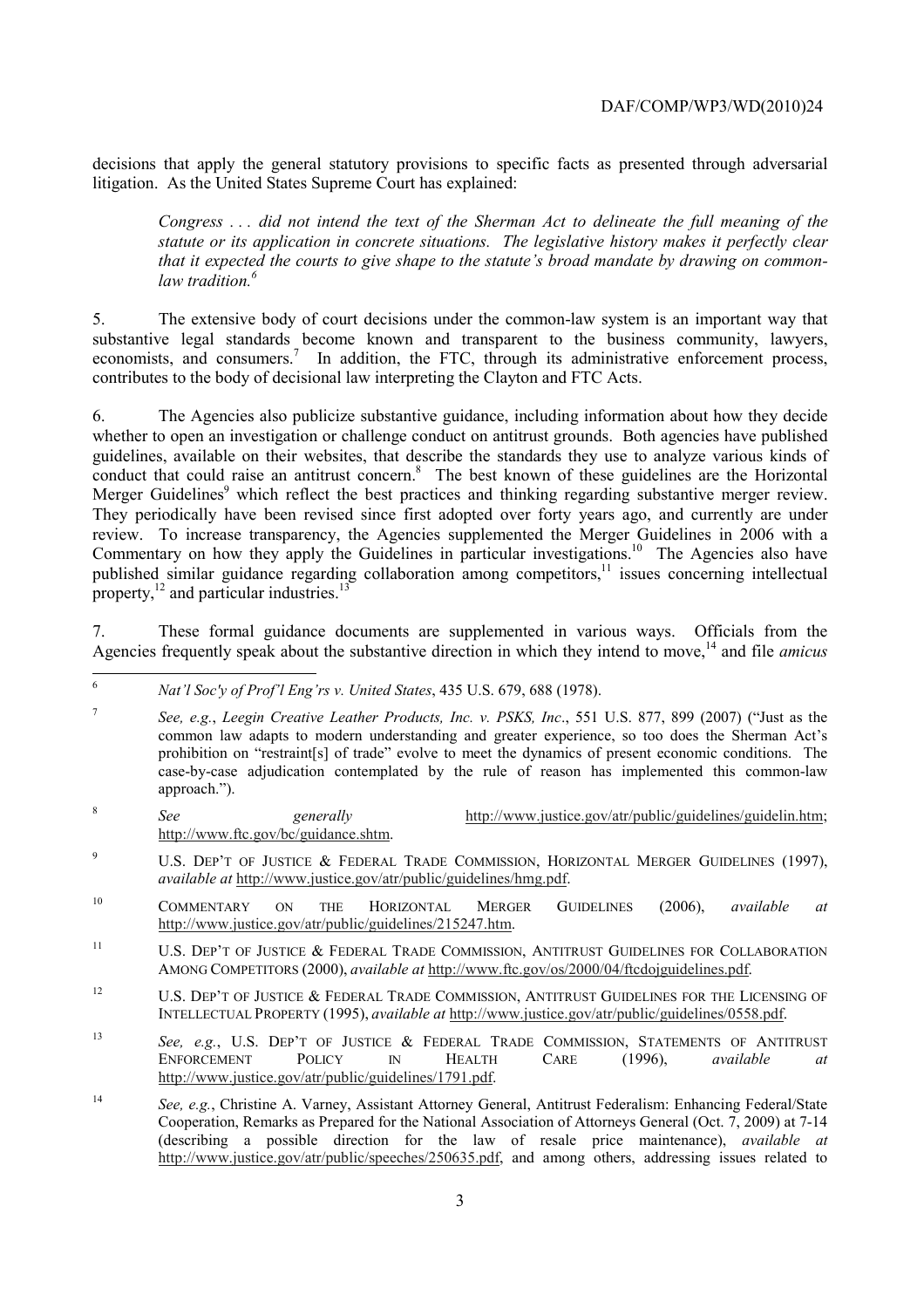1

business conduct may request the Agencies to state their respective antitrust enforcement intentions.<sup>16</sup> *curiae* briefs in private litigation that describe their policies.<sup>15</sup> The Agencies provide guidance to businesses about the legality of proposed conduct under the antitrust laws. In particular, through FTC staff advisory opinion letters and DOJ business review letters, persons concerned about the legality of proposed Both agencies also actively participate in competition-related academic, professional, business, and governmental forums, including, for example, the Organisation for Economic Co-operation and Development, the International Competition Network, and the American Bar Association's Antitrust Section. In addition, both agencies engage in advocacy in public policy or regulatory proceedings conducted elsewhere in the government. The Agencies' officials also regularly publish articles in print and electronic journals. This all allows for an active dialogue among the business community, antitrust lawyers, economists, academics, and the agencies regarding the substantive standards involved in initiating, litigating, and closing antitrust investigations.

8. Transparency on substance is matched with equal emphasis on procedural transparency. As Assistant Attorney General Christine Varney has emphasized, this aspect of transparency – allowing parties and the public to understand *how* the agency makes decisions – is vitally important.<sup>17</sup> For that reason, DOJ's internal practices and procedures are exhaustively described in the Antitrust Division Manual, which is published on its website.<sup>18</sup> DOJ also created its Merger Review Process Initiative<sup>19</sup> to facilitate dialogue with the parties on the procedural aspects of merger review, especially the timing of the process. DOJ's criminal cartel enforcement website similarly provides a wealth of information regarding its leniency program and other elements of its cartel investigations.<sup>20</sup> Finally, DOJ civil staffs are quite

Section 5 of the FTC Act and the review of the Horizontal Merger Guidelines, *Chairman Jon Leibowitz*: *Priorities and challenges for the US Federal Trade Commission*, Concurrences No. 1-2010 at 1-6, *available at http://www.concurrences.com/article\_revue\_web.php3?id\_article=30209&lang=en.* 

- <sup>15</sup>*See, e.g.*, Brief for the United States as Amicus Curiae Supporting Petitioner, American Needle, Inc. v. Nat'l Football League, No. 08-661 (2009), *available* at http://www.justice.gov/atr/cases/f250300/ 250316.pdf. DOJ makes all of its appellate briefs readily available on its website http://www.justice.gov/atr/public/appellate/appellate.htm. The FTC's *amicus* briefs are available at its website http://www.ftc.gov/ogc/briefs.shtm.
- 16 16 An overview of DOJ's business review process, as well as past business review letters, is *available at*  http://www.justice.gov/atr/public/busreview/201659a.htm. An overview of FTC's advisory opinion process, including previous opinions, is *available at* http://www.ftc.gov/bc/advisory.shtm.
- 17 <sup>17</sup>*See* Christine A. Varney, Assistant Attorney General, Procedural Fairness, Remarks as Prepared for the 13th Annual Competition Conference of the International Bar Association (Sept. 12, 2009) at 2, *available at* http://www.justice.gov/atr/public/speeches/249974.pdf.
- 18 <sup>18</sup>*See* U.S. DEP'T OF JUSTICE, ANTITRUST DIVISION MANUAL (2008) *available* at http://www.justice.gov/ atr/public/divisionmanual/atrdivman.pdf.
- 19 <sup>19</sup>*See* http://www.justice.gov/atr/public/220237.htm.
- $20$  program, *see*, Gary R. Spratling, Transparency In Enforcement Maximizes Cooperation From Antitrust <sup>20</sup>*See* http://www.justice.gov/atr/public/criminal.htm. With respect to criminal cartel matters, DOJ has worked for over a decade to provide appropriate transparency. We have: (1) transparent standards for opening investigations; (2) transparent standards for deciding whether to file criminal charges; (3) transparent prosecutorial priorities; (4) transparent policies on the negotiation of plea agreements; (5) transparent policies on sentencing and calculating fines; and (6) transparent application of our Leniency Program. For a more detailed discussion on transparency in the Antitrust Division's criminal enforcement Offenders, presented before Fordham Corporate Law Institute (October 15, 1999), *available at*  http://www.justice.gov/atr/public/speeches/3952.htm; Scott D. Hammond, Cornerstones of an Effective Leniency Policy, Speech Before the ICN Workshop on Leniency Programs at Section V (Nov. 22-23, 2004), *available at* http://www.justice.gov/atr/public/speeches/206611.htm; and Scott D. Hammond, The U.S. Model of Negotiated Plea Agreements: A Good Deal With Benefits For All, address before the OECD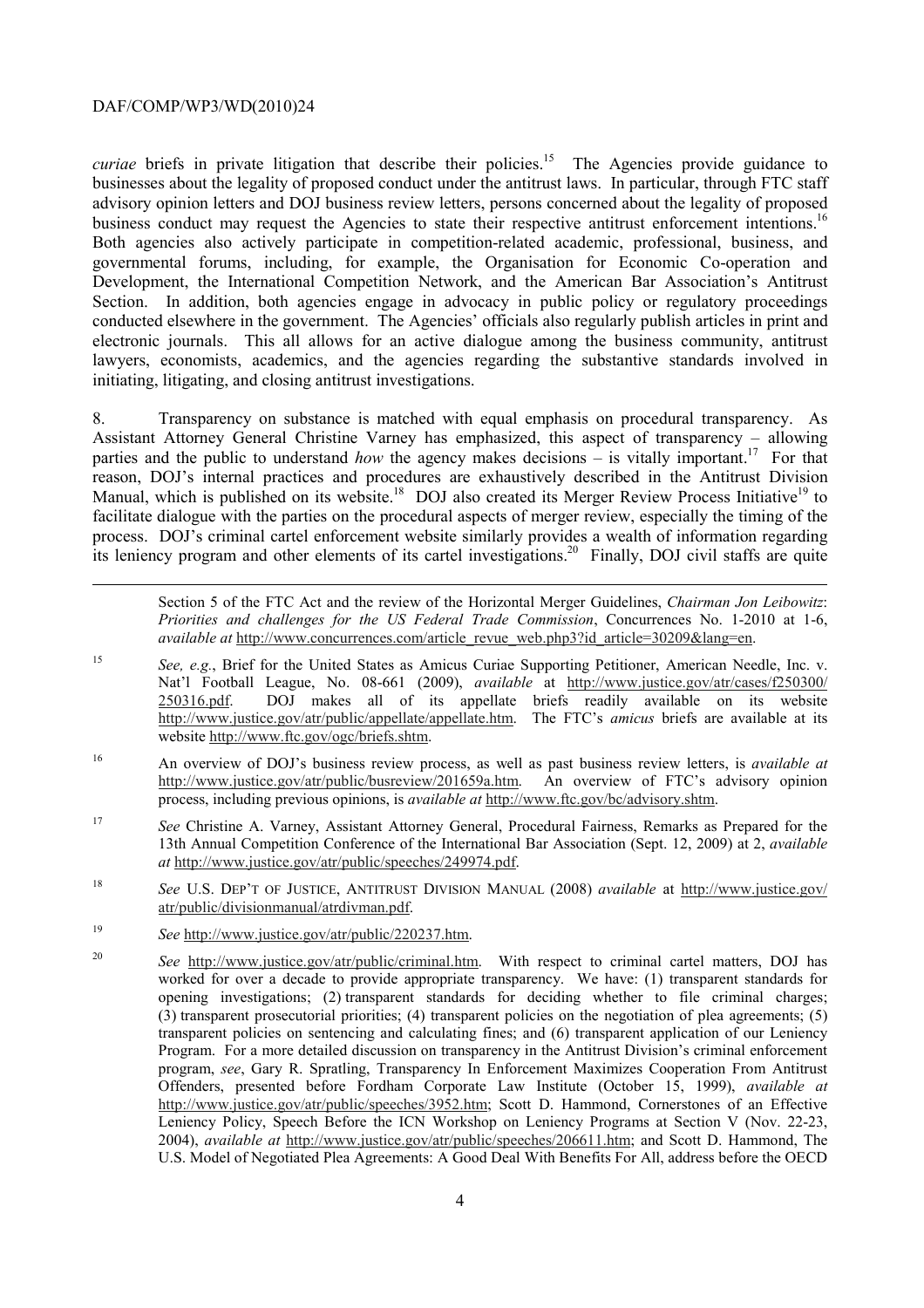especially the identities of the key decision makers and the timetable of important events. open with the parties regarding how an investigation is proceeding and when major landmarks are approaching. Together, these sources give parties a good idea of how DOJ will evaluate matters before it,

 with parties about how an investigation is proceeding and its schedule. While the timetable of a given 9. The FTC's practices and procedures for investigating and enforcing the competition laws for which it is responsible are also transparent. The Commission's procedures are codified in its publiclyavailable Rules of Practice; Part II relates to investigational procedures, while Part III, as indicated above, sets forth adjudicative procedures.<sup>21</sup> The FTC recently engaged in a comprehensive review of its Part III rules, including seeking and responding to public comment. The agency's pre-merger notification requirements are fully set forth in subchapter H of the Commission's rules.<sup>22</sup> FTC staff communicates investigation necessarily depends on the complexity of the factual and legal issues involved, the schedule for resolving an administrative adjudicative proceeding is defined expressly, as explained below.

10. FTC decision-making staff are easily identified. The agency's permanent, professional antitrust enforcement staff is housed primarily within its Bureau of Competition, with additional contributing staff provided by the Bureau of Economics and several Regional Offices, among others. Last year, the Bureau of Competition published a user's guide, which identifies its organizational structure, all competitionrelated staff, and how their work fits into the agency's maintaining competition mission.<sup>2</sup>

### **2. Open and frequent dialogue between antitrust agencies and the parties**

requests)<sup>25</sup> and staff's substantive theories of the case.<sup>26</sup> 11. The Agencies highly value open communication with the subjects of antitrust investigations, subject, of course, to appropriate confidentiality constraints.<sup>24</sup> At every stage, parties are encouraged to meet with the lawyers and the economists charged with investigating the conduct at issue. These discussions encompass the procedural course of the investigation (including the scope of document

Director of the Bureau of Competition, and Commissioners, at the appropriate stage of the investigation.<sup>27</sup> 12. During an FTC investigation, staff is available to meet with the subject of an investigation at its request. Parties are free to request meetings with agency personnel, including investigating staff, the

Competition Committee, Working Party No. 3 (October 17, 2006), *available at*  http://www.justice.gov/atr/public/speeches/219332.htm.

- <sup>21</sup>*See* http://ecfr.gpoaccess.gov/cgi/t/text/textidx?sid=3ad5b48a02eb1707974872e00175bbb5&c=ecfr&tpl=/ecfrbrowse/Title16/16cfrv1\_02.tpl**.**
- 22 For information about premerger notification, *see* http://www.ftc.gov/bc/hsr/index.shtm.
- <sup>23</sup>*See* http://www.ftc.gov/bc/BCUsersGuide.pdf*.*

-

- $24$ 24 Of course, antitrust agencies must abide by a variety of confidentiality constraints (which Working Party 3 will discuss at its June 2010 session).
- 25 Indeed, this is a key object of DOJ's Merger Review Process Initiative. *See* http://www.justice.gov/atr/ public/220237.htm. With respect to staff requests for additional documents following a pre-merger filing, the FTC's rules grant parties a right to discuss the requests with an authorized representative of the FTC, and outline a procedure for resolving any conflicts.<sup>25</sup> Similarly, DOJ provides an internal appeals process in merger investigations as early as the request for documents stage. *See* Second Request Internal Appeal Procedure (2001), *available at* http://www.justice.gov/atr/public/8430.pdf.
- 26 26 Criminal investigations are necessarily more secret: proceedings before the grand jury must be kept confidential under United States law, and investigations can include covert techniques.
- 27 Commission's litigating staff is permitted to have *ex parte* communications on the merits of the dispute 27 Once the Commission has issued an administrative complaint, however, neither the respondent nor the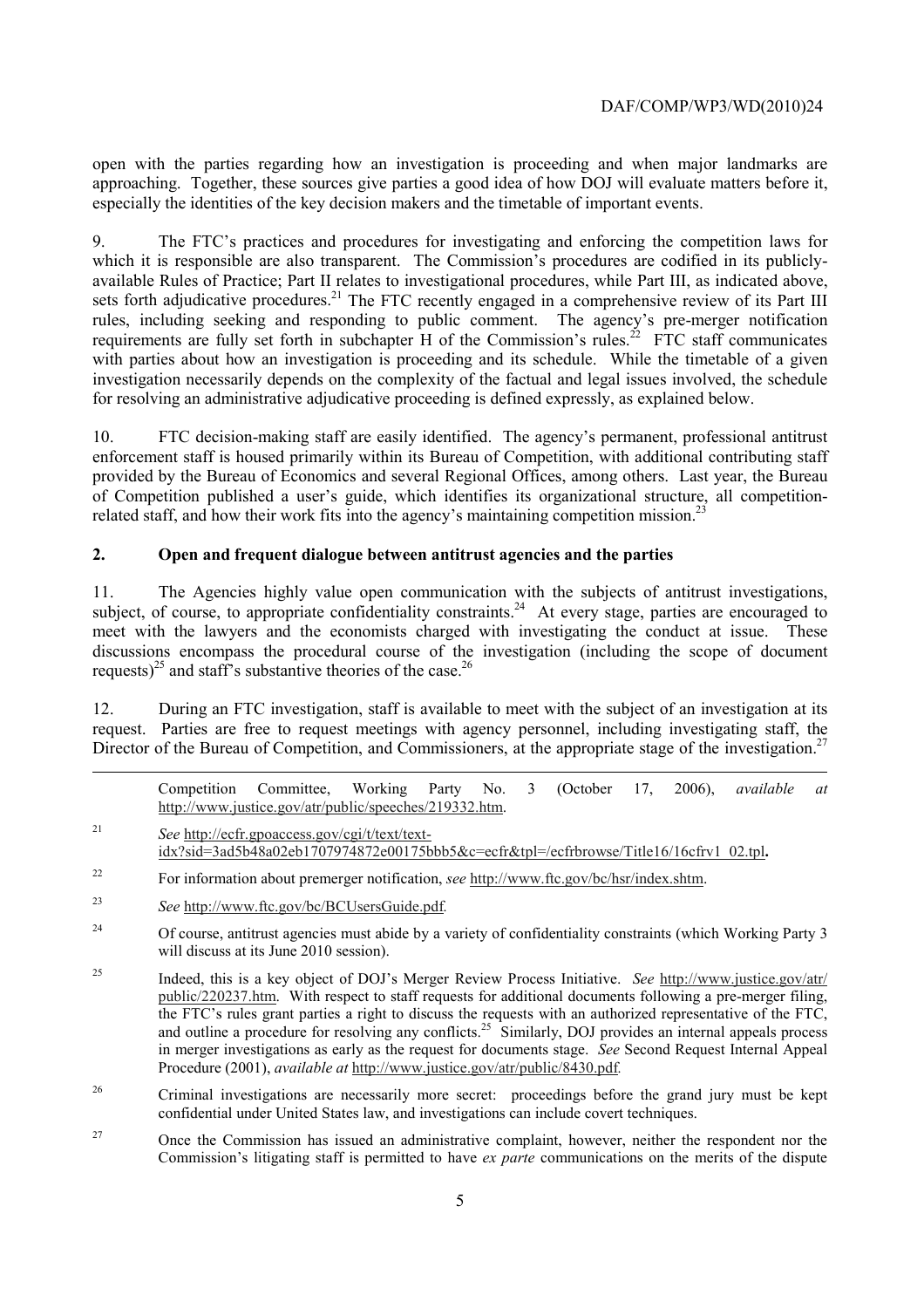Parties are especially urged to open a continuing dialogue with agency economists early in any investigation, r to address issues related to the collection and analysis of relevant data and the applicability of different potential economic theories.<sup>28</sup> Parties are also free to submit "white papers" containing argument, facts, and theories they believe relevant during the investigation. Notably, Part II of the Commission's rules, which govern investigations, state: "Any person under investigation compelled or required to furnish information shall be advised of the purpose and scope of the investigation and of the nature of the conduct constituting the alleged violation which is under investigation and the provisions of law applicable to such violation." $\frac{329}{2}$ 

with the Assistant Attorney General, as well as present written materials outlining their positions in detail. 13. Similarly, in a typical DOJ investigation, these ongoing discussions with parties will engage more and more senior staff and policy officials, including the Deputy Assistant Attorneys General, as the investigation proceeds, allowing DOJ and the parties to refine and narrow the open issues.<sup>30</sup> Moreover, before any civil investigation matures into a lawsuit, parties ordinarily will have a chance to meet directly Finally, parties are always free, at any stage of an investigation, to present relevant information or other facts directly to the investigating staff.

14. The agencies have found that this openness enhances their ability to investigate and prosecute successfully by focusing energies on the real areas of dispute. More important, this type of transparency ultimately helps the agencies make the right enforcement decision.

# **3. Informing parties of the allegations against them**

15. As discussed above, the subjects of civil investigations have ample opportunity to interact with the Agencies' staff and senior officials and to discuss the theories that the agencies are pursuing during the investigational stage. If DOJ decides to bring an enforcement action, the allegations against the parties will be set forth in a complaint, which is filed in federal court and available to the public. If the FTC decides enforcement is warranted, the charges are identified in an administrative complaint, and, if the FTC is also seeking preliminary relief, in a federal court complaint.

 FTC's Part III rules require counsel for the agency and respondent to identify individuals likely to have identify their experts and produce reports prepared by, and permit pre-trial discovery of, these experts.<sup>32</sup> 16. If the FTC issues an administrative complaint, resolution of the matter is governed by the agency's Part III rules. Like the federal procedural rules that govern the Agencies' actions in court, the information relevant to the proceeding, and to produce documents (or certain information about documents) relevant to the proceeding, subject to limited exceptions, such as privilege; they also authorize the parties to obtain other discovery from one another through a variety of means.<sup>31</sup> The parties must also

with those involved in the decision-making, such as an administrative law judge or the Commissioners. *See generally* 16 C.F.R. § 4.7. The purpose of these rules is to ensure procedural fairness, *i.e.*, to ensure that one party does not have the opportunity to influence resolution of relevant factual and legal issues without the other party's having an opportunity to respond.

<sup>28</sup>*See* "Best Practices for Data, and Economics and Financial Analyses in Antitrust Investigations," *available at* http://www.ftc.gov/be/bestpractices.shtm.

-

 $31$ See generally 16 C.F.R. § 3.31. As under the Federal Rules of Civil Procedure, parties to an administrative proceeding may, under the FTC's procedural rules, discover information from each other through

<sup>29</sup> 16 C.F.R. § 2.6.

<sup>30</sup>*See* Varney, Procedural Fairness, at 3 ("Frank exchange during all phases of an investigation allows us to conduct investigations more efficiently by focusing all parties on the real issues in dispute. Simply put, transparency and cooperation enhance enforcement efforts and are fully consistent with litigation tactics.").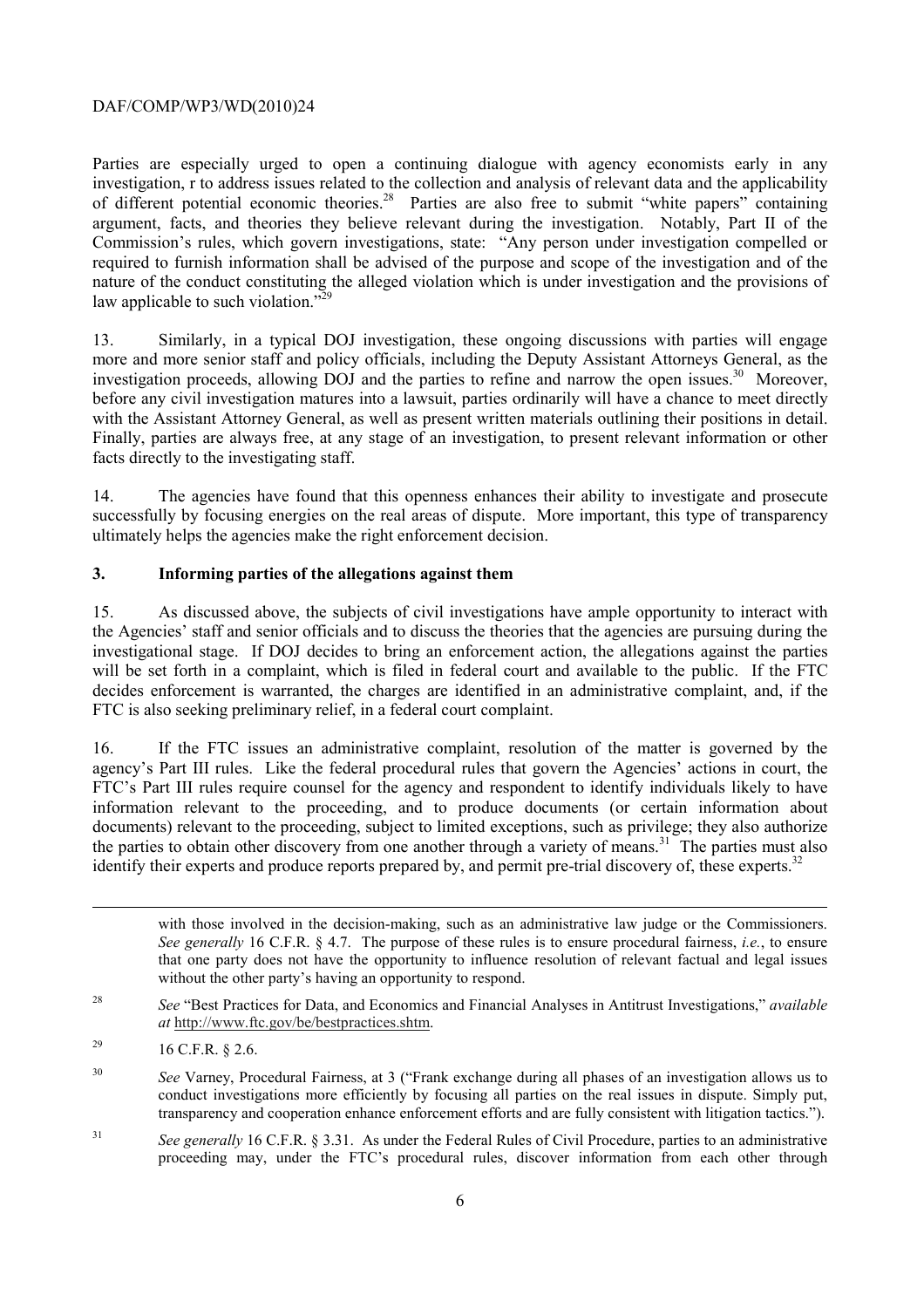federal procedural rules to extensive review of the evidence that the Agencies have gathered for its case. 17. When an Agency's case proceeds to court, defendants are entitled under constitutional law and The standard rules for discovery in civil litigation govern the Agencies' cases,<sup>33</sup> and those rules, for example, require the government (indeed all parties to a litigated matter) to provide documents, as well as the names of individuals, that it may use to support its claims, and entitle defendants to request documents from the government, to depose the government's witnesses, and to obtain substantial information about the government's expert testimony, if any.<sup>34</sup>

# **4. Opportunities to respond to agency's concerns**

18. Entities under investigation have multiple opportunities to discuss their defenses or positions with staff lawyers and economists, and with senior management. They also have the opportunity to present written materials describing why the conduct under investigation should not be challenged or why proposed remedies would be sufficient to prevent competitive harm.

19. When an Agency's case proceeds to court, constitutional law and rules of federal procedure provide many opportunities for defendants to present evidence and make arguments in their favor. These procedural rights include the right to legal representation, to present witnesses and documentary evidence, to cross-examine the government's witnesses and experts, to present legal arguments to the judge or jury as to why the case should not proceed, to test the legitimacy of documentary evidence, and to appeal any adverse determination. Although there are some statutory constraints on the timing of trials, the nature and timing of trial proceedings vary widely according to the needs of the parties and the judges' schedules.

20. The procedural rights granted to respondents in FTC adjudications are similar to those in a court proceeding. For example, at the administrative trial, the respondents "have the right of due notice, crossexamination, presentation of evidence, objection, motion, argument, and all other rights essential to a fair hearing."<sup>35</sup> Under the FTC's rules, the trial is typically expected to occur within five months of the filing of the complaint in cases in which the agency is also seeking preliminary injunctive relief in federal court, and within eight months in all other cases.<sup>36</sup> Accounting for the administrative law judge's initial decision, as well as any review by the Commission of that decision, the administrative proceeding will typically conclude within fourteen months in cases in which the Commission has sought preliminary injunctive relief, and no longer than twenty months in all other cases. As a result, counsel for the Commission and the respondent have opportunities to present arguments to the adjudicator in a fair, organized, and timely manner.

investigation or trial proceeding.<sup>37</sup> The Agencies view the opportunity for settlement as an essential part of 21. The Agencies are open to settlement negotiations at virtually every stage of the antitrust

 course, parties may also obtain discovery from third parties. *See, e.g.,* 16 C.F.R. § 3.34. depositions, written interrogatories, production of documents, and requests for admission. *Id*. *See* also 16 C.F.R. §§ 3.32 (admissions), 3.33 (depositions), 3.35 (interrogatories), 3.37 (production of documents). Of

-

 $32$ 32 16 C.F.R. § 3.31A.

<sup>33</sup>*See* Fed. R. Civ. P. 26-37, *available at* http://www.uscourts.gov/rules/CV2008.pdf.

 *Giglio v. United States*, 405 U.S. 150 (1972); *Brady v. Maryland*, 373 U.S. 83 (1963). 34 In criminal cases, U.S. constitutional guarantees require other sorts of affirmative disclosures. *See, e.g.*,

<sup>35</sup> 35 16 C.F.R. § 3.41(c).

<sup>36</sup> 36 16 C.F.R. § 3.11(b)(4).

 occur before negotiating any settlement. *See, e.g.,* ANTITRUST DIVISION POLICY GUIDE TO MERGER <sup>37</sup> Of course, even though a party may be willing to settle early in an investigation, the agencies must have sufficient information to be satisfied that there is a sound basis for believing that a violation will otherwise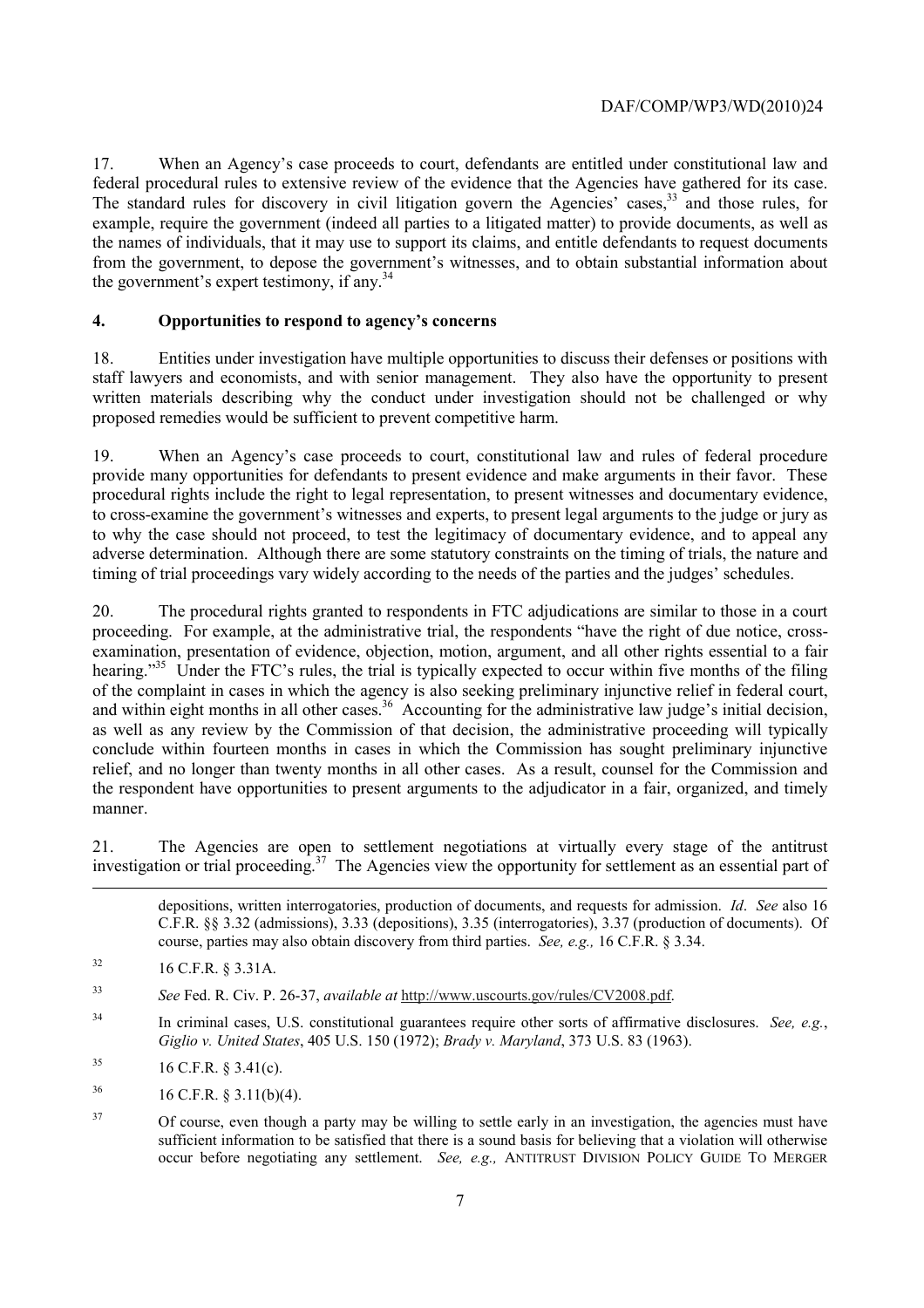options and to discuss consensual resolution as a key aspect of a fair and transparent investigation  $\text{process.}^{38}$ their role as antitrust enforcers -- an appropriate settlement is often sufficient to achieve the goals of the antitrust enforcement while both conserving resources and enabling the parties to achieve their legitimate business objectives. Accordingly, the Agencies view the opportunity for parties to present settlement

### **5. Opportunities to be heard before adverse decisions are taken**

22. As indicated, DOJ cannot unilaterally order parties to take or not take certain actions (*e.g.*, block a merger). Instead, DOJ must file a lawsuit in court to obtain relief, and defendants to such lawsuits are entitled to a formal hearing or trial before a court takes final action against them. As noted above, once a case proceeds to trial, constitutional law and rules of federal procedure provide many opportunities for defendants to present evidence and make arguments in their favor.

23. The FTC, by contrast, has the power to order respondents to "cease and desist" from anticompetitive practices if the Commission finds, after a full administrative proceeding, that a law violation has occurred. Parties may seek reconsideration of that decision as well as a stay by a federal appellate court. As explained above, parties have the opportunity to be heard through these processes before a decision is made against them. If the FTC wishes to block a merger pending an administrative proceeding to determine the lawfulness of the transaction, however, it must, like DOJ, seek relief in U.S. district court.

 case. It is not unusual for the agencies to alter or refine their thinking in response to those meetings and 24. There is no opportunity for a formal hearing before either of the Agencies before the Agencies decide to file a complaint. However, as discussed more fully above, both agencies afford parties in civil investigations significant ongoing informal opportunities to be heard on the merits before deciding whether to bring a lawsuit. As mentioned, parties in civil matters are able to submit written materials detailing their positions, and they typically are able to meet directly with the Assistant Attorney General in the case of DOJ, Commissioners in the case of the FTC, and other senior officials at either agency, to explain their submissions. While this procedure does not involve formal witness testimony, business executives and industry or economics experts, as well as the parties' lawyers, often attend to explain their views.

# **6. Length of agency investigations**

("HSR")  $Act.^{39}$ 25. For both Agencies, the time limits of merger review are structured by the Hart-Scott-Rodino Under the HSR system, merging parties notify both agencies before consummating

-

 REMEDIES (2004), available at http://www.justice.gov/atr/public/guidelines/205108.htm. As part of consummating a settlement, the FTC files both a complaint and a settlement document; in order to issue a complaint, the FTC Act requires the agency first to "have reason to believe" that the respondent "has been or is using any unfair method of competition," and to find that "a proceeding by it in respect thereof would be in the interest of the public." 45 U.S.C. § 45(b).

 companies predict in advance how they will be treated if they offer to cooperate pursuant to a plea  *available at* http://www.justice.gov/atr/public/speeches/219332.htm; and Scott D. Hammond, Measuring the Value of Second-In Cooperation in Corporate Plea Negotiations, Address Before the 54th Annual <sup>38</sup> In criminal cartel matters, DOJ has strived to maximize transparency in the plea negotiation context to help agreement. For a further discussion of transparency in the criminal cartel plea negotiation context, *see*  Scott D. Hammond, The U.S. Model of Negotiated Plea Agreements: A Good Deal With Benefits For All, address before the OECD Competition Committee, Working Party No. 3, at Section II (October 17, 2006), Spring Meeting of the ABA Section of Antitrust Law (March 29, 2006), *available at*  http://www.justice.gov/atr/public/speeches/215514.htm.

 $15 \text{ U.S.C. }$  § 18.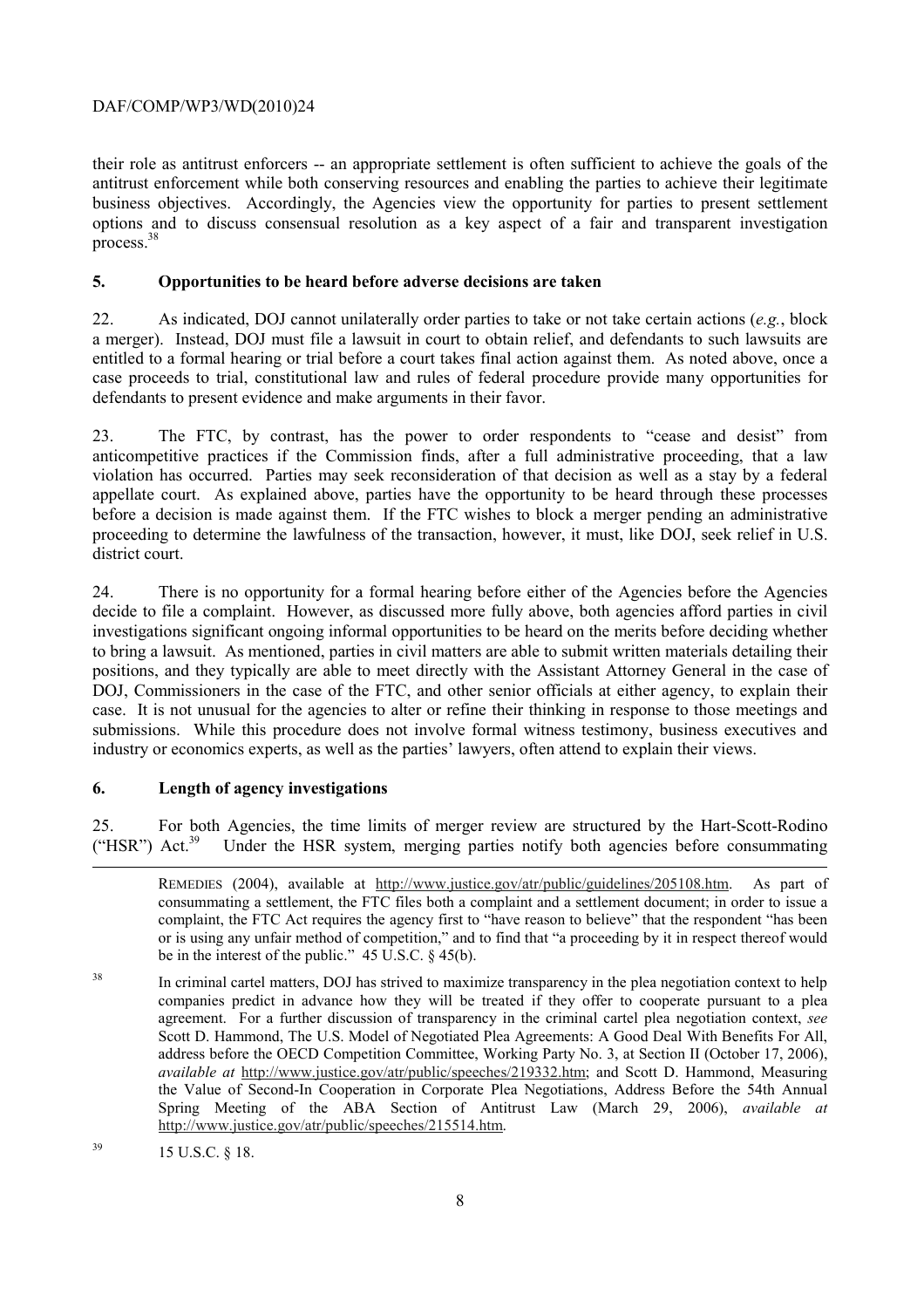investigations.<sup>41</sup> transactions exceeding certain monetary thresholds, and they may be required to wait additional time if the agencies need to review documents, obtain oral testimony, or consider other evidence before deciding whether a proposed transaction is anticompetitive.<sup>40</sup> Recognizing that even the full initial waiting period is not always necessary, the agencies allow, and frequently grant, requests for early termination of merger

26. Conversely, some transactions warrant a more extended investigation. Because the HSR framework allows the agency to request documents and other information, and the transaction cannot be consummated until the parties have fully provided that information, the agency and the parties have an interest in limiting the volume of information provided and the length of the investigation. In 2006, the FTC announced reforms to its merger review process that allows for the parties to agree to a limitation on the scope of information requested by the agency in exchange for certain obligations regarding the prompt production of information and agreeing to delay consummation of the transaction.<sup>42</sup> The parties may, but are not required to, enter into a timing agreement with the FTC in accordance with this process. Similarly, DOJ, through its Merger Review Process Initiative,<sup>43</sup> endeavors to negotiate process and timing agreements with the parties that ensure a timely but complete investigation. These discussions involve an agreement that the parties will delay closing the transaction in exchange for limits on document production and a reasonable schedule for engaging substantively with DOJ, further document production, depositions, and other major investigatory milestones.<sup>44</sup> The timing in merger matters, however, is ultimately determined by the HSR statutory time limits for review. The parties, absent an agreed-upon schedule that alters this timing, are free to proceed according to those time limits.

 agencies endeavor to move investigations forward as quickly as possible, and to close investigations if they 27. In civil non-merger cases, there are no formal time limits on the length of investigations. To conserve scarce resources and ensure that anticompetitive behavior is timely challenged, however, both fail to progress.<sup>45</sup> As indicated above, if an investigation by the FTC results in an administrative complaint, the FTC's Part III rules establish a schedule to bring the adjudication to appropriate milestones and final resolution within defined periods of time.

# **7. Publication of agency decisions, including closing statements**

# *7.1 FTC practice*

28. The FTC may conclude a matter in one of three ways: (1) by issuing a final order at the conclusion of an adjudication conducted under Part III of its rules; (2) by entering into a settlement with the parties, during either the investigatory or enforcement stage; or (3) by concluding that no enforcement is necessary. Each of these actions results in a public announcement, except when the agency closes a premerger review.

 The time periods under the HSR Act govern when the parties may consummate their transaction; the agencies may bring a case even after the applicable statutory time periods have expired.

 $41$ <sup>41</sup>*See* http://www.ftc.gov/bc/earlyterm/index.shtml.

<sup>42</sup>*See* http://www.ftc.gov/os/2006/02/mergerreviewprocess.pdf.

<sup>43</sup> <sup>43</sup>*See* http://www.justice.gov/atr/public/220237.htm.

 <sup>44</sup> *See* Model Process and Timing Agreement, *available at* http://www.justice.gov/atr/public/220240.pdf.

<sup>&</sup>lt;sup>45</sup> With respect to criminal violations of the Sherman Act, the statute of limitations is "five years . . . after such [an] offense shall have been committed."15 U.S.C. § 3282(a).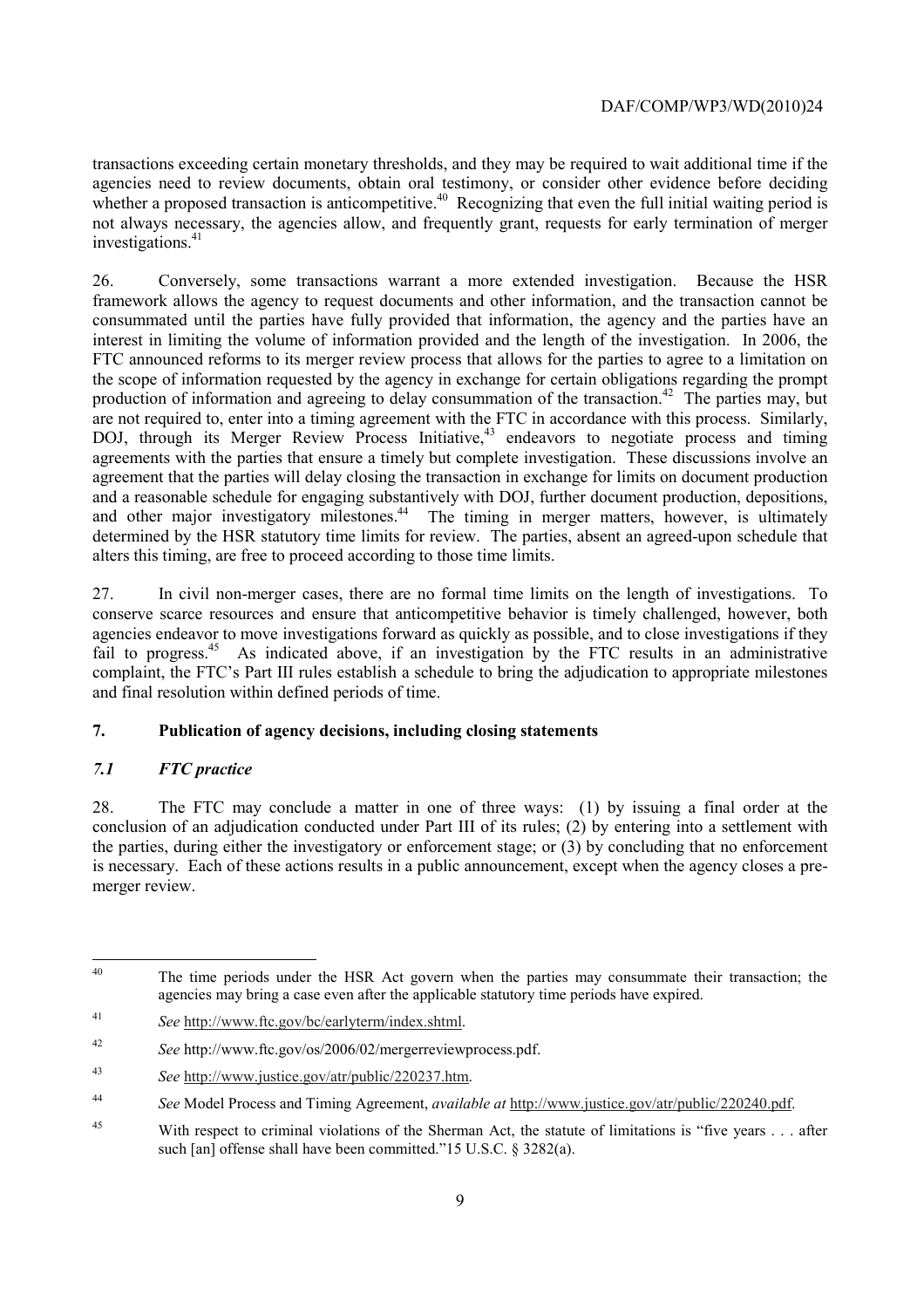court of appeals. Both of these decisions are also public documents.<sup>48</sup> 29. If the agency initiates an enforcement proceeding by issuing an administrative complaint, an administrative law judge will issue an initial decision after a trial. The complaint, hearing record, and initial decision are public documents, except to the extent they contain confidential information submitted by private parties.<sup>46</sup> Similar to a complaint filed in federal district court, the administrative complaint must contain a "clear and concise factual statement sufficient to inform each respondent with reasonable definiteness of the type of acts or practices alleged to be in violation of the law," as well as a "[r]ecital of the legal authority and jurisdiction for institution of the proceeding."47 The initial decision is subject to review by the full Commission, and the Commission's decision, in turn, is subject to review by a U.S.

reject the settlement.<sup>50</sup> 30. The Commission's acceptance of a proposed consent agreement also initiates a public process, whether before or after an enforcement action has been initiated. Every consent agreement proposed must contain certain provisions, largely designed to ensure that the decree is enforceable and legally sustainable in case compliance problems arise later.<sup>49</sup> If the FTC accepts a proposed consent agreement, the proposed agreement and complaint are available for public comment. To facilitate input by the public, the Commission simultaneously publishes an analysis to aid public comment, which explains in lay terms the violations alleged and proposed remedies. It is intended to disclose information sufficient to educate the public about the facts and underlying rationale of the proposed consent agreement, and describe the competitive harm addressed, the nature and extent of the evidence involved, the nature of the proposed remedy vis-à-vis the harm identified, and the consumer impact of the competitive harm. After the comment period closes, the Commission evaluates the record and determines whether to accept, change, or

31. Of course, the Commission may also conclude an investigation without taking any enforcement action. If it does so, it sends a closing letter to the respondent. Generally speaking, closing letters are public, other than those associated with a transaction that triggered HSR pre-merger filings.

32. As part of its efforts to provide further transparency to its decision-making process, the FTC sometimes publishes public statements explaining the reasons for closing second-stage merger investigations.<sup>51</sup> As a general matter, publicizing the agency's rationale for declining to take enforcement

50 16 C.F.R. § 2.34.

of the document. 46 Confidential information redacted from the public version is available to the respondent in a sealed version

<sup>47</sup> 16 C.F.R.  $§$  3.11(b). The administrative complaint must also include a "form of order which the Commission has reason to believe should issue if the facts are found to be as alleged in the complaint," and "[n]otice of the specific date, time, and place for the evidentiary hearing." *Id*.

<sup>48</sup> Again, confidential information may be redacted.

<sup>49 16</sup> C.F.R. § 2.32.

<sup>51</sup>  Statement of the Federal Trade Commission Concerning Royal Caribbean Cruises, Ltd./P&O Princess Commission's analysis in the Royal Caribbean Cruises, Ltd./P&O Princess Cruises plc and Carnival <sup>51</sup>*See, e.g., Statement of Bureau of Competition Director Richard Feinstein on the FTC's Closure of Its Investigation of Consummated Hospital Merger in Temple, Texas* (December 23, 2009), *available at*  http://www.ftc.gov/os/closings/091223scottwhitestmt.pdf; *Statement of Federal Trade Commission Concerning Google/DoubleClick*, FTC File No. 071-0170 (December 20, 2007), *available at*  http://www.ftc.gov/os/caselist/0710170/071220statement.pdf; *Statement of the Federal Trade Commission Concerning Federated Department Stores, Inc./The May Department Stores Company,* FTC File No. 051- 0111 (August 30, 2005), available at http://www.ftc.gov/os/caselist/0510001/050830stmt0510001.pdf; and Cruises plc and Carnival Corporation/P&O Princess Cruises plc**,** FTC File No. 021 0041 (October 2, 2002) available at http://www.ftc.gov/os/2002/10/cruisestatement.htm. For a detailed explanation of the Corporation/P&O Princess Cruises plc matter, *see also* Joseph J. Simons, Merger Enforcement at the FTC,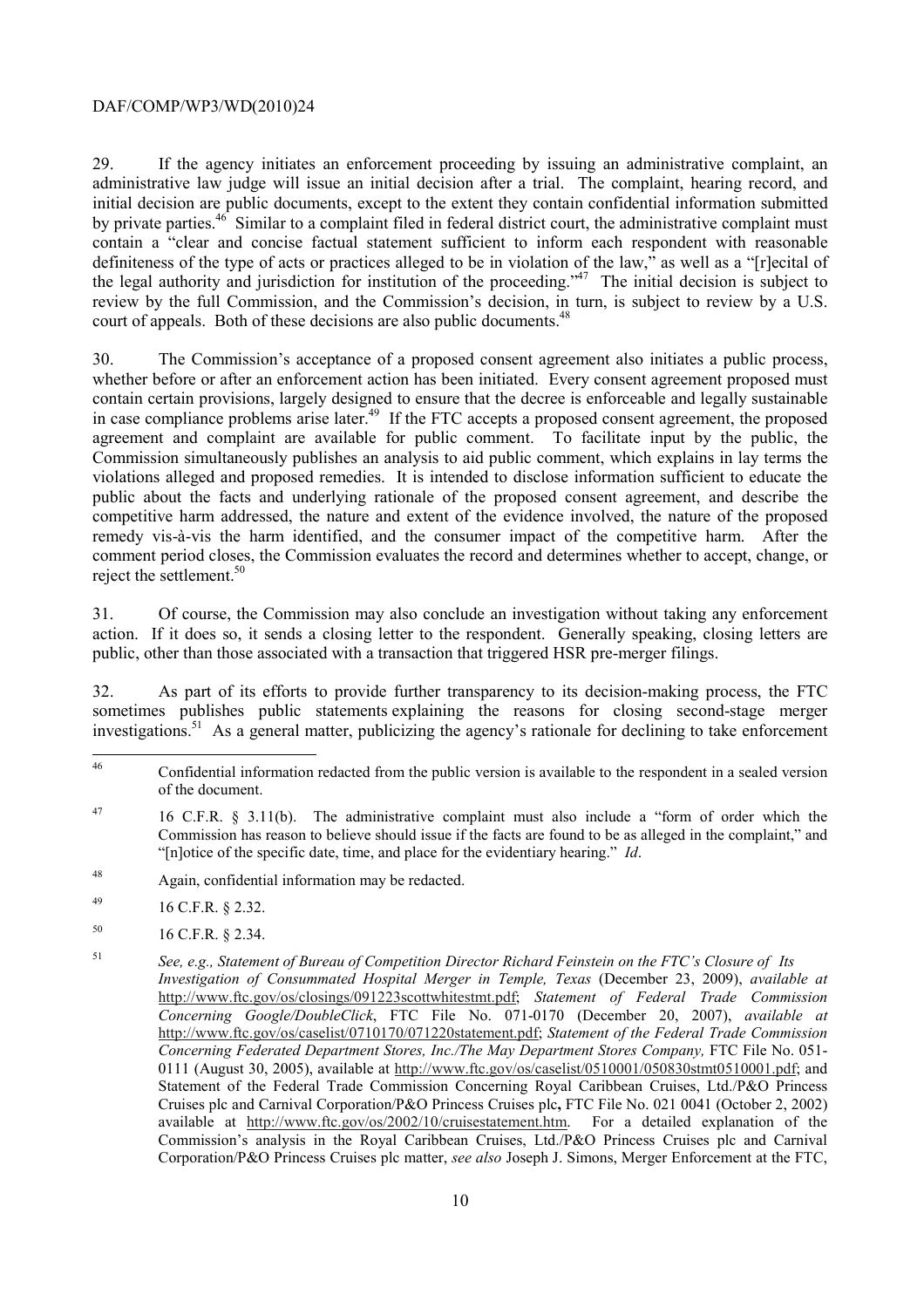former Chairman Majoras commented in 2007 in the context of issuing enforcement guidelines, "Because actions in significant matters is a key element in informing the public about FTC practice and increases predictability for firms contemplating transactions likely to undergo federal merger investigation.<sup>52</sup> As we are a law enforcement agency, we also strive to make certain that the business community and the public at large are well-informed about our competition policies. Ultimately, the FTC's work will not garner the needed public support unless we explain clearly the principles that apply and how we apply them."<sup>53</sup>

# *7.2 DOJ practice*

 Court case law. Those rules require a civil complaint to contain a "short and plain statement of the 33. The only adverse enforcement decision that DOJ can take in either a civil or criminal matter is to bring a civil lawsuit or criminal charge, which are by nature public events.<sup>54</sup> The minimum contents of civil complaints and criminal charging documents are a matter of federal procedural rules and Supreme grounds for the court's jurisdiction," as well as a "short and plain statement of the claim showing that the pleader is entitled to relief."55 At the pre-litigation stage, DOJ has numerous informal methods for considering the evidence offered by parties, including meetings between parties and staff or senior officials. Once a case proceeds to court, however, the submission and consideration of evidence is governed by federal rules of evidence and procedure, and any final judicial decision will be public.

 "[p]ublic dissemination of enforcement and non-enforcement rationales benefits businesses attempting to 34. Although there are no formal rules requiring DOJ to make a public announcement upon closing an antitrust investigation, it has a policy of doing so in significant civil matters.<sup>56</sup> It does so in part because comply with complex antitrust standards and consumers through a better understanding of the antitrust laws," and because "[t]ransparency of antitrust analysis helps international enforcers understand U.S. standards for antitrust enforcement, encourages international convergence on enforcement standards, and serves to prevent noncompetition issues from inappropriately influencing antitrust enforcement."<sup>57</sup> As Assistant Attorney General Varney has explained, the use of closing statements in civil matters was imported from the European Commission, and it represents an area in which DOJ is still learning and working to improve.<sup>58</sup> DOJ views those statements as an important element of transparency because they are the principal method through which non-enforcement decisions are explained. Closing statements enable parties to better understand enforcement decisions and feel that they are being treated fairly and

Keynote Address to the Tenth Annual Golden State Antitrust and Unfair Competition Law Institute (October 24, 2002), *available at* http://www.ftc.gov/speeches/other/021024mergerenforcement.htm.

- <sup>52</sup>*See* Joseph J. Simons, Report from the Bureau of Competition, Remarks Before the 51st Annual ABA Antitrust Section Spring Meeting (April 4, 2003), *available at*  http://www.ftc.gov/speeches/other/030404simonsaba.htm.
- 53 Chairman Deborah Platt Majoras, Opening Remarks at the AEI/Brookings Joint Center Workshop on The Role of Competition Analysis in Regulatory Decisions (May 15, 2007), at 14, *available at***.**http://www.ftc.gov/speeches/majoras/070515aei.pdf.
- <sup>54</sup> In rare cases, with leave of the Court, DOJ will file criminal antitrust charges under seal.
- constituting the offense charged. *See* Fed. R. Crim. P. 7 (c)(1). <sup>55</sup>*See, e.g.*, Fed. R. Civ. P. 2, 3, 7-8; *Bell Atlantic Corp. v. Twombly*, 550 U.S. 544 (2007). A criminal indictment or information must be a plain, concise, and definite written statement of the essential facts
- 56 <sup>56</sup>*See* Issuance of Public Statements Upon Closing of Investigations (2003), *available at*  http://www.justice.gov/atr/public/guidelines/201888.pdf.

-

58 Varney, Procedural Fairness, at 11.

<sup>57</sup>*Id.*